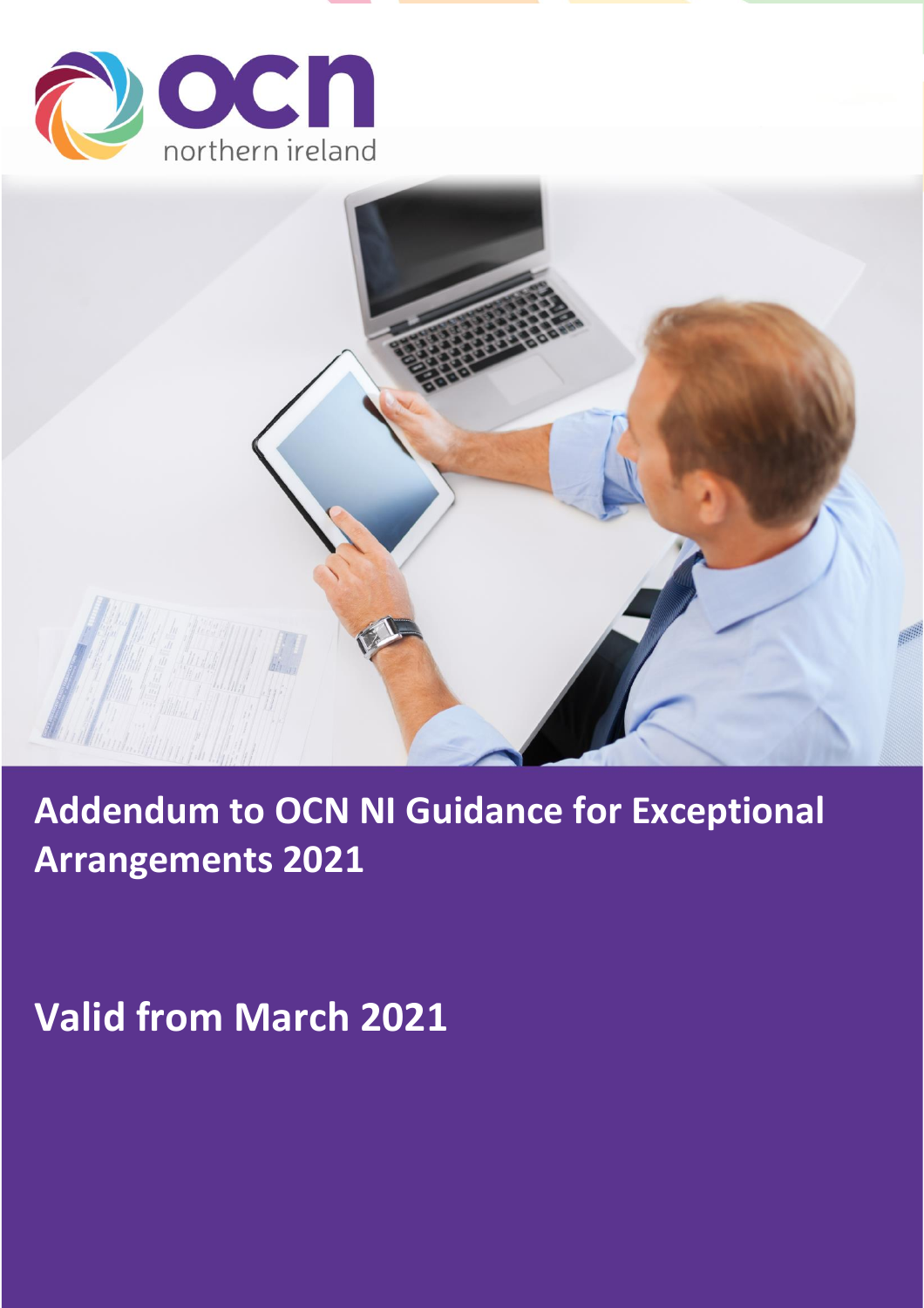

This document supports the OCN NI Guidance for Exceptional Arrangements – Assessing and Grading Essential Skills Qualifications with External Assessments 2021. As mentioned in said Guidance, which was distributed to all centres on 24<sup>th</sup> February 2021, the workbook is an externally set, internally moderated summative assessment which is required to be completed as per regulation. This should be presented unseen, and candidates are required to complete this unassisted. Whilst it is a controlled assessment, it can be performed in a more relaxed environment. Centres will have access to two workbooks per level, however, should a candidate successfully achieve one workbook, they are not required to complete a second.

**Please note that arrangements for Reasonable Adjustments and Special Consideration continue through VCRF and the restrictions surrounding the use of scribe/reader remain valid during this period.**

#### **Step by Step Guidance on the Process for Awarding**

- 1. Register candidates at level determined by initial assessment
- 2. When candidates have been deemed achievement ready, log into QuartzWeb and order a workbook for each candidate (see Appendix 1). When prompted to enter a date, please enter 31/08/2021
- 3. Check your email for a Dropbox link to the workbooks ordered
- 4. Print the number of workbooks required for candidates and provide to tutor/teacher for distribution
- 5. Print/email markscheme for paper and provide to tutor/teacher
- 6. Once workbook is complete, ensure it has been Internally Verified and signed off by candidate, tutor/teacher and IV, and list of formative evidence has been included on final page
- 7. Complete ES CDG Form and send to [essentialskills@ocnni.org.uk](mailto:essentialskills@ocnni.org.uk) ensuring all cells are complete (incomplete forms will be rejected)
- 8. Upload CDG results to QuartzWeb (see Appendix 2)
- 9. Ensure Head of Centre Declaration has been completed and returned to [compliance@ocnni.org.uk](mailto:compliance@ocnni.org.uk)
- 10. Ensure all evidence supporting award is held in centre in preparation for External Verification by OCN NI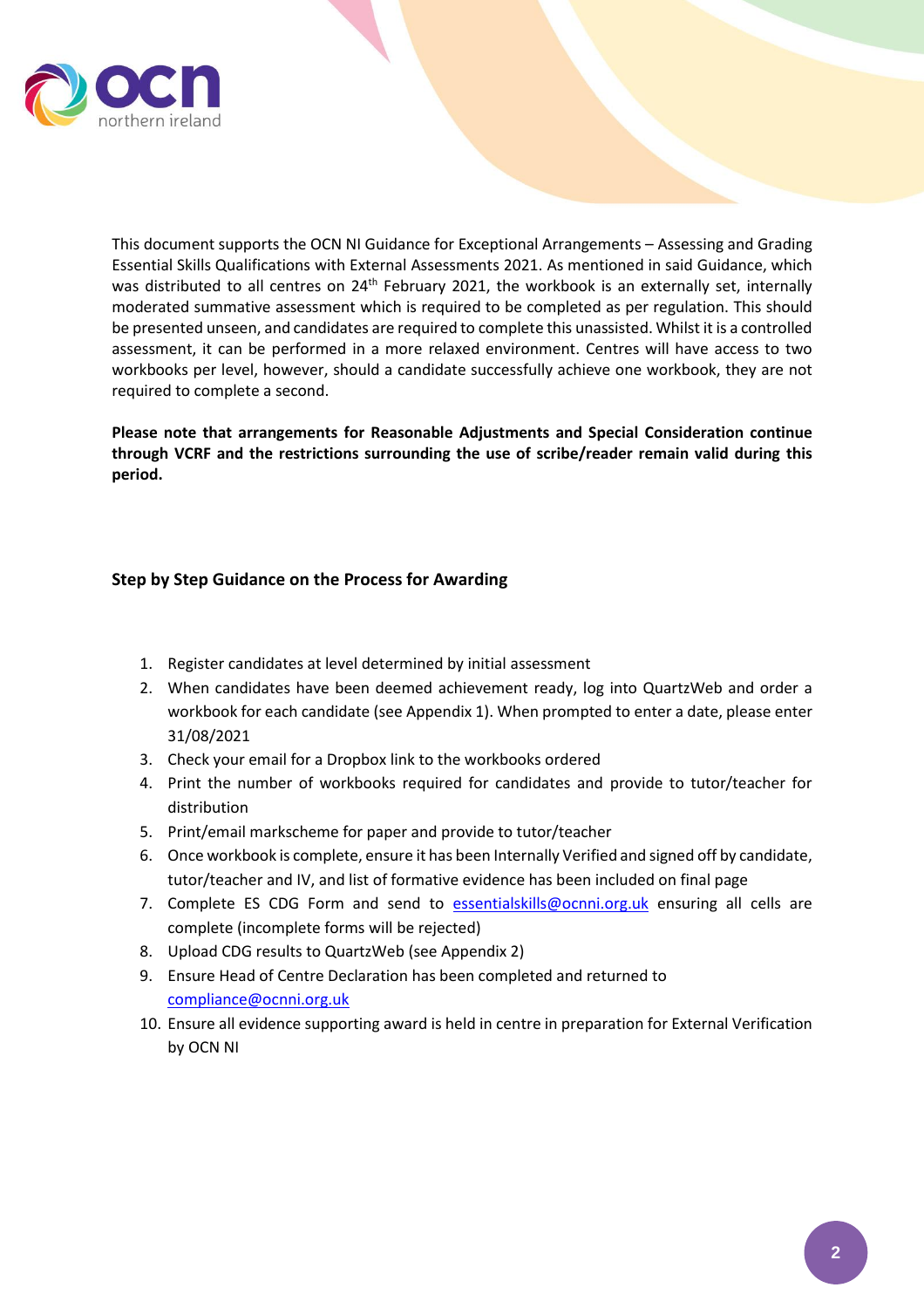

### **Appendix 1**

### **How to order workbooks**

- 1. Login to QuartzWeb
- 2. Click on the Run ID you wish to order workbooks against
- 3. Click 'Results' then 'Assessment Scheduling'
- 4. Select the learners you are ordering workbooks for or, click 'Check All' if all learners on the run are deemed ready to sit the workbook
- 5. Click 'Submit' then 'Confirm'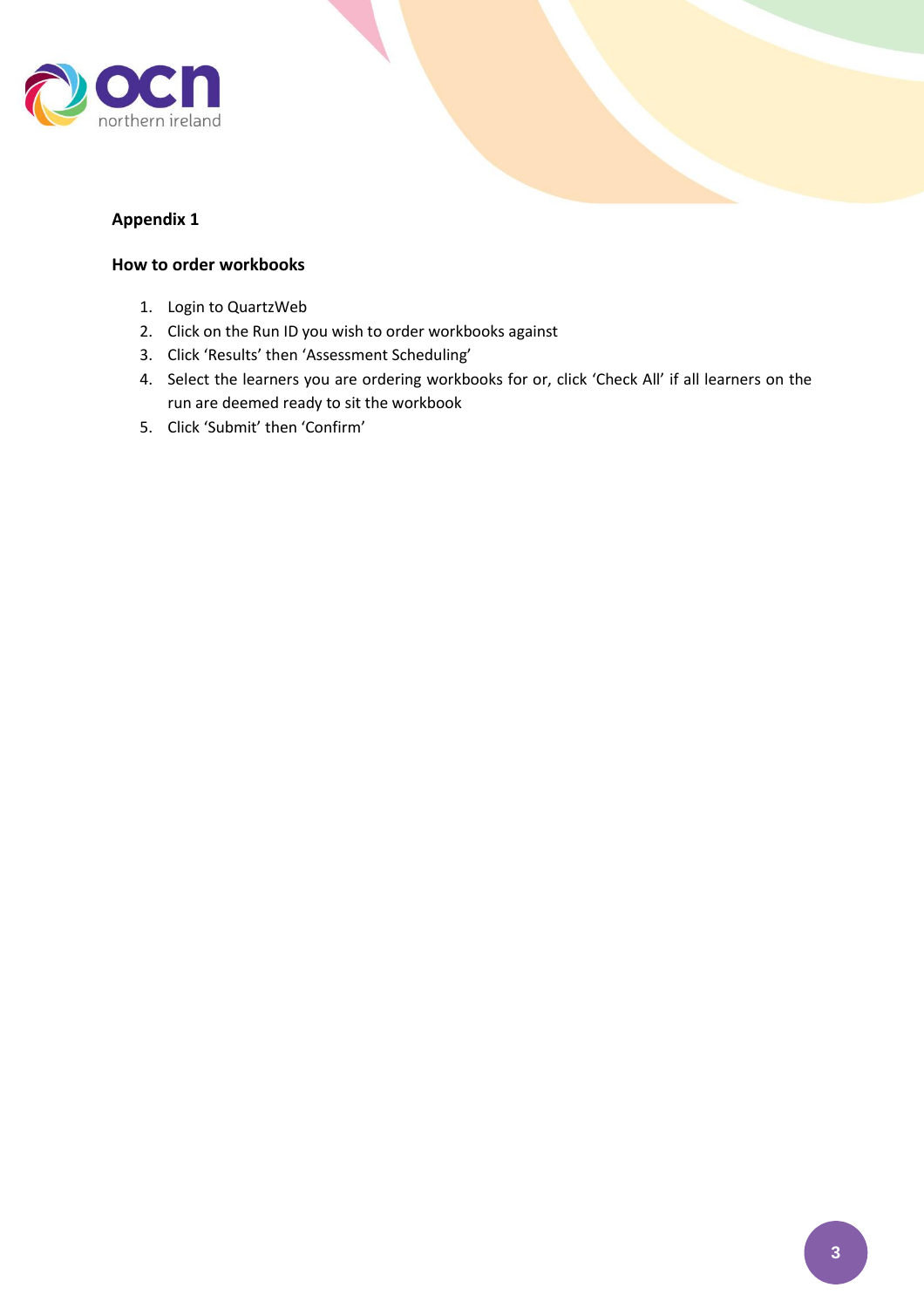

## **Appendix 2**

#### **How to upload Essential Skills results guidance**

- 1. Login to QuartzWeb
- 2. Click on 'Actions', then 'Your Runs'
- 3. Select the Run ID related to the learner/s whose results you wish to upload
- 4. Click on 'Results' then 'E-results Submission Forms'
- 5. Generate Marksheet
- 6. Upload learner results to this spreadsheet using the terminology designed for these exceptional arrangements i.e. CDG Achieved or CDG Not Achieved
- 7. Save to your Desktop/designated folder on your PC. It is vitally important that you **do not** amend the name of this marksheet
- 8. Click on 'Actions' then E-results Submission'
- 9. Click on 'Browse' then upload the marksheet that you have just saved
- 10. Click 'Submit' then 'Confirm'